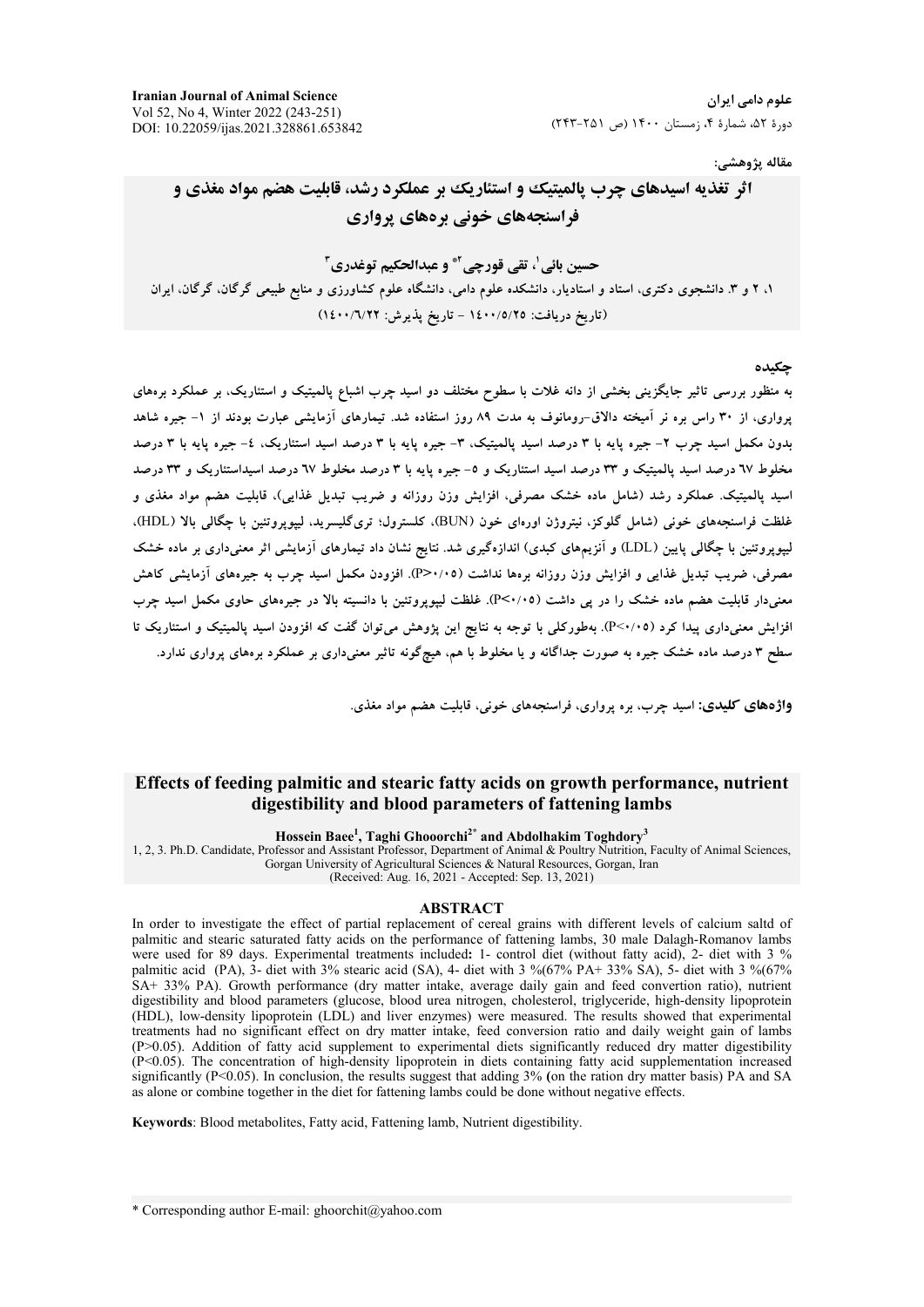مواد مغذی بالاتری نسبت به گروه شاهد داشتند (Haddad & Younis., 2004). محققين ديگري اشاره کردند که استفاده از اسیدهای چرب، اثر منفی بر .(Salinas et al., 2005) نكذاشت (Salinas et al., 2005). تغذیه برههای فراهانی با نمک کلسیمی اسید چربهای موجود در روغن کتان منجر به افزایش غلظت گلوکز، HDL و هورمون انسولین در خون شد (Kandi et al., 2020). محققین دیگری جایگزینی منابع کربوهیدرات (ذرت) با نمک کلسیمی اسیدهای چرب در ۴ سطح جیره بررسی و گزارش کردند برههای دریافت کننده بالاترین درصد مکمل چربی غلظت گلوکز پایینتری نسبت به گروه شاهد داشتند ولی غلظت انسولین و نسبت انسولین به گلوکز در بین Seabrook et al., ) تیمارها تفاوت معنیداری نداشت 2011). هدف از انجام این آزمایش بررسی اثر جایگزینی بخشی از دانه غلات با اسیدهای چرب اشباع و بررسی تاثیر آن بر عملکرد، قابلیت هضم مواد مغذی و فراسنجههای خونی و بهطور کلی روند افزایش وزن در برەهای پرواری بود.

### مواد و روشها

این آزمایش در بهار و تابستان سال ۱۳۹۹، در واحد دامداری دانشگاه علوم کشاورزی و منابع طبیعی گرگان انجام گرفت. پیش از ورود برهها، جایگاه و باکسها با آب شستشو و سپس با استفاده از سم سیپرمترین ۱۰ درصد سمیاشی و ضدعفونی شد. جیرههای آزمایشی براساس جداول حداقل احتياجات استاندارد غذايي نشخوار کنندگان کوچک (NRC, 2007) و با نسبت ٢٠ به ۸۰ علوفه به کنسانتره تنظیم شدند و به صورت کاملاً مخلوط در اختيار دامها قرار گرفتند. تيمارها شامل تيمار ١- جيره شاهد بدون مكمل چربي، تيمار ٢- جيره پايه+ ۳ درصد اسید پالمیتیک (برحسب ماده خشک)، تیمار ٣- جيره پايه+ ٣ درصد اسيد استئاريک، تيمار ۴- جيره یایه + ۳ درصد مخلوط (۶۷ و ۳۳ درصد) به ترتیب اسید پالمیتیک و اسید استئاریک و تیمار ۵- جیره پایه+ ۳ درصد مخلوط (۶۷ و ۳۳ درصد) به ترتیب اسید استئاریک و اسید پالمیتیک بود. طول دوره پرورش ۸۹ روز (شامل ۱۴ روز دوره عادتپذیری و ۷۵ روز دوره

### مقدمه

انرژی همیشه چالش اصلی تغذیه برای افزایش بهرهوری نشخوارکنندگان است. بههمین دلیل، دامداران و متخصصان تغذیه، استفاده از اقلام خوراک پر انرژی از قبیل چربیهای کم اثر بر فعالیت شکمبه را در جیره دامها، افزایش دادهاند (Loften et al., 2014). اگرچه احتیاجات اختصاصی برای چربی برآورد نشده است (NRC, 2001)، اما بسیاری از محققین بهدلیل نقش مهم تغذیهای آنها، پیشنهاد کردهاند که چربیها میتوانند ۱۵ تا ۲۵ درصد از انرژی قابل متابولیسم کل جیره را، بهویژه در جیره گاوهای پرتولید تامین کنند ( Palmquist & Jenkins., 1980). منابع چربی رایج جیرهها، شامل دانههای روغنی مانند پنبه دانه و سویای تف دادهشده، چربی حیوانی مانند پیه و نمک کلسیمی اسیدهای چرب انواع روغن می باشند. علاوه بر این، مکملهای چربی تجاری غنی از اسیدهای چرب اشباع (بهطور عمده اسید پالمیتیک و اسید استئاریک) قابل دسترس میباشند.

نتایج حاصل از بررسی اثر استفاده از اسید چرب بر عملکرد برههای پرواری متناقض گزارش شده است. در مطالعهای تغذیه برههای فراهانی با نمک کلسیمی اسید چربهای موجود در روغن کتان باعث بهبود Kandi et al., ) افزایش وزن از شیرگیری برهها شد 2020). در دو پژوهش، استفاده از چربیهای محافظتشده (Haddad & Younis, 2004) و نمک كلسيمى چربى (Salinas et al., 2005) اثر معنىدارى بر مصرف ماده خشک و افزایش وزن برههای نر نداشت. در پژوهشی محققین جایگزینی منابع کربوهیدرات (ذرت) با نمک کلسیمی اسیدهای چرب در سطوح مختلف را بررسی و گزارش کردند، که اضافه کردن مکمل چربی تا ۷ درصد ماده خشک اثر منفی Seabrook et al., ) نداشت (Seabrook et al., ) 2011). در مطالعهای با بررسی جایگزین کردن دانه ذرت و سبوس گندم با کیک پالم گزارش شد با افزایش مقدار کیک پالم، قابلیت هضم ظاهری مواد مغذی در نتیجه افزایش فیبر نامحلول در شوینده خنثی کاهش پیدا کرد (Freitas et al., 2017). برههای نژاد آواسی تغذیه شده با سطوح مختلف چربی های محافظت شده، قابلیت هضم ماده خشک و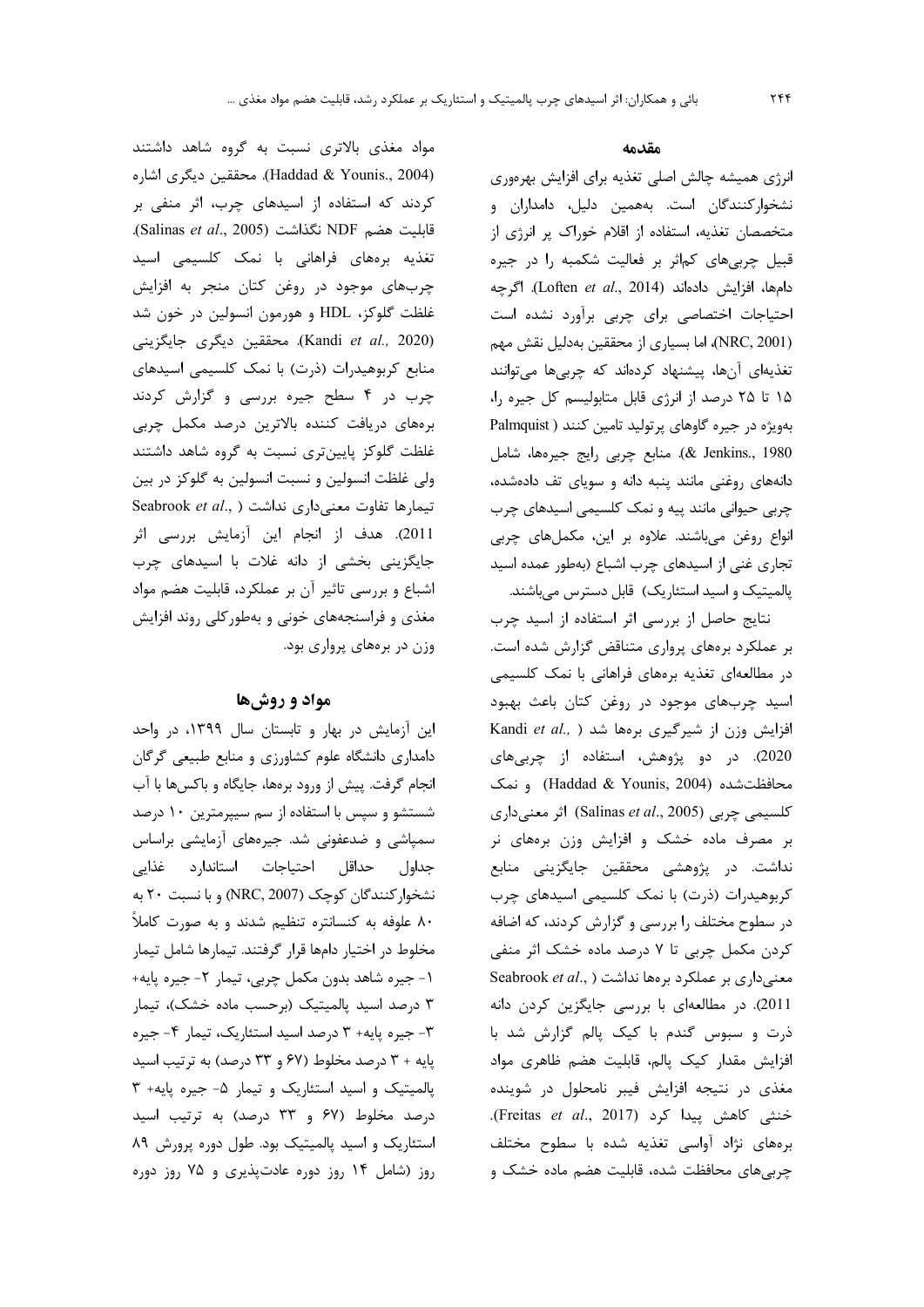آزمايشي) بود. تغذيه گوسفندان در دو نوبت و در ساعات ۸ و ۱۶ انجام گرفت. برای انجام این طرح ۳۰ رأس بره نر آمیخته دو نژاد دالاق-رومانوف با میانگین سنی ۱۰±۱۱۸ روز استفاده شد.

برهها به صورت تصادفی به ۵ گروه مساوی (۶ تکرار در هر تیمار) تقسیم شدند. میانگین وزن برهها در گروهها ۲۶±۲۶ کیلوگرم بود. وزنکشی دورهای گوسفندان هر ۲۵ روز بعد از اعمال ۱۶ ساعت محرومیت از آب و غذا انجام شد. در ابتدای هر روز باقیمانده خوراک هر بره از روز قبل جمعآوری، توزین و سطلها مجدداً از خوراک پر میشد. بهطور تصادفی از هر تیمار سه گوسفند جهت اندازهگیری قابلیت هضم مواد مغذی انتخاب شدند. مکمل چربی غنی از اسيد پالميتيک، مشتق شده از روغن پالم ( RumiFat (R100, Ecolex Sdn Bhd, Selangor, Malaysia همچنین مکمل چربی غنی از اسید استئاریک، مشتق شده از روغنهای گیاهی (پارسفت، شرکت پارس پاک کیمیا، البرز، ایران)، تهیه شدند. پس از روز ٧٠ پروار، به مدت پنج روز از جیرههای آزمایشی و مدفوع نمونهگیری شد. بعد از خشک کردن نمونههای خوراک و مدفوع، جهت محاسبه قابليت هضم ظاهرى مواد مغذی خاکستر نامحلول در اسید (AIA) به عنوان نشانگر داخلی مورد استفاده قرار گرفت ( Van Keulen 277 ...X voung). نمونههای خوراک به منظور تعیین ماده خشک، ماده آلی، پروتئین خام، چربی خام، خاکستر خام و ... براساس روش AOAC (2000) و فيبر نامحلول در شوينده خنثى (NDF) بر اساس روش .Van Soest et al (1991) آناليز شدند.

در روز آخر پرورش، ۴ ساعت پس از تغذیه صبح، ۱۰ میلی لیتر خون به وسیله سرنگ استریلیزه از ورید وداج اخذ گردیده و بلافاصله به آزمایشگاه منتقل شد. نمونههای سرم خون تشکیل شده سانتریفیوژ (۱۵ دقیقه با دور ۳۰۰۰) و پس از آن غلظت فراسـنجههای خونی و آنزیمهای کبدی توسط دستگاه آتوآنالایزر (Hitachi Analyzer, Model 717, Japan) با استفاده از کیتهای تجاری شرکت پارس آزمون تعیین شد. دادههای در قالب طرح کاملاً تصادفی با استفاده از رویه GLM نرمافزار (۹/۴) SAS (۹/۴ تجزيه و تحليل

شدند. به منظور افزایش دقت آزمایش، وزن اولیه دامها به عنوان متغیر کمکی (covariate) برای آنالیز وزن نهایی و میانگین افزایش وزن روزانه، در نظر گرفته شد. مدل استفاده شده برای تجزیه اثر این متغیرها به شرح زیر مے باشد:

 $y_{ii} = \beta_0 + \beta_1 x_{ii} + \tau_i + \epsilon_{ii}$ 

که در این مدل y<sub>ij</sub> مشاهده مربوط به j امین بره (تكرار) از i امين تيمار،  $\beta_0$  عرض از مبدا،  $\beta_1$  ضريب رگرسیون، X<sub>ij</sub> متغیر مستقل پیوسته با میانگین μ<sub>x</sub> (متغیر کمکی)، Ti اثر ثابت تیمار i و <sub>ij</sub> اثر خطای آزمایشی است. سایر دادهها با استفاده از مدل زیر آنالیز شدند:

 $y_{ij} = \mu + T_i + \epsilon_{ii}$ 

که در آن yij مشاهده مربوط به بره مربوط به ilمین تیمار، µ میانگین جامعه برای صفت مورد نظر، Ti اثر تیمار و E<sub>ij</sub> اثر خطای آزمایشی میباشد. مقایسه میانگینها با استفاده از آزمون چند دامنهای دانکن در سطح خطای ۵ درصد انجام گرفت.

# نتايج و بحث

با توجه به نتایج مندرج در جدول ۳، در این تحقیق افزودن مکمل اسید چرب هیچگونه اثر معنیداری بر وزن نهایی و افزایش وزن روزانه برههای پرواری نداشت (A>٠/٠۵).

این نتایج با نتایج Saddad & Younis (2004)، .2005) Salinas et al. و .2005) Seabrook et al. بود که گزارش کردند استفاده از چربی های محافظت شده و نمک کلسیمی چربی اثر معنیداری بر افزایش وزن برههای نر نداشت. در مطالعهای مشخص شد افزایش مقدار کیک پالم اثری بر عملکرد رشد برهها نداشت (Freitas et al., 2017). محققین دیگری با بررسی اثر استفاده از چربیهای محافظت شده بر عملکرد برههای نر نژاد دورپر، اثر معنیداری بر وزن نهایی بدن و افزایش وزن روزانه مشاهده نكردند (Behan et al., 2019). نتايج اين تحقيق با نتايج .Bhatt et al (2016) متفاوت بود كه بیان کردند اضافه شدن چربی عبوری به جیره بهطور معنىدارى باعث افزايش وزن برمها شد. معنىدار نشدن اختلاف بین تیمارها میتواند در نتیجه نسبت پایین علوفه به كنسانتره باشد.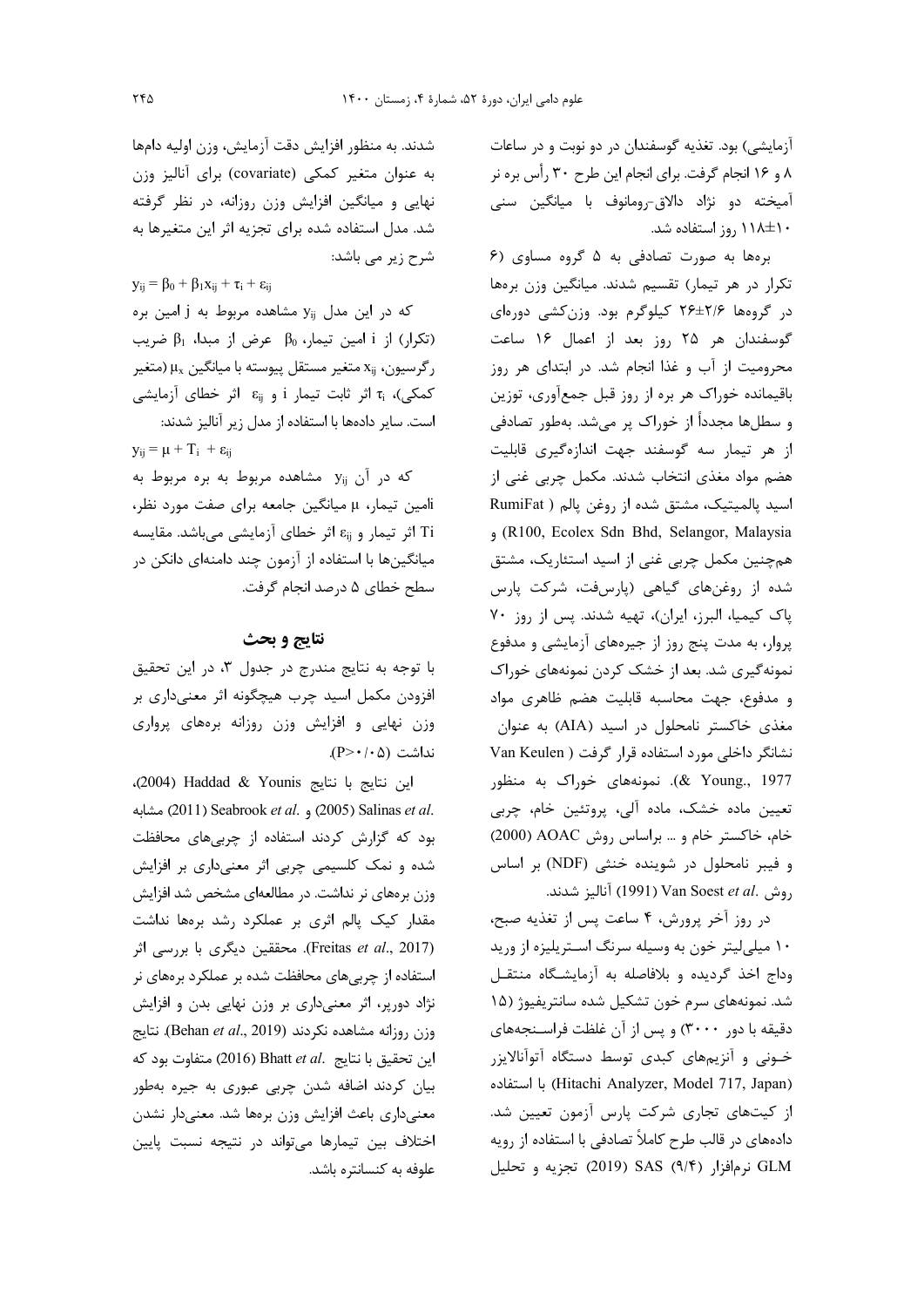| FeedStuff                         | Experimental diets <sup>1</sup> |         |      |       |       |  |  |  |
|-----------------------------------|---------------------------------|---------|------|-------|-------|--|--|--|
|                                   |                                 | 2       | 3    | 4     | 5     |  |  |  |
| Alfalfa hay                       | 10                              | 10      | 10   | 10    | 10    |  |  |  |
| Wheat straw                       | 10                              | 10      | 10   | 10    | 10    |  |  |  |
| Barley grain                      | 30                              | 25      | 25   | 25    | 25    |  |  |  |
| Corn grain                        | 20                              | 13      | 13   | 13    | 13    |  |  |  |
| Soybean meal                      | 11                              | 12      | 12   | 12    | 12    |  |  |  |
| Beet pulp                         |                                 |         |      |       | 5     |  |  |  |
| Wheat bran                        | 10                              | 16      | 16   | 16    | 16    |  |  |  |
| Calcium carbonat                  |                                 |         |      |       |       |  |  |  |
| Sodium bicarbonat                 |                                 |         |      |       |       |  |  |  |
| Fat supplement                    |                                 |         |      |       |       |  |  |  |
| Salt                              | 0.5                             | 0.5     | 0.5  | 0.5   | 0.5   |  |  |  |
| Premix**                          |                                 |         |      |       |       |  |  |  |
| Bentonite                         | 0.5                             | 2.5     | 2.5  | 2.5   | 2.5   |  |  |  |
| Chemical composition              |                                 |         |      |       |       |  |  |  |
| Metabolizable energy <sup>2</sup> | 2.5                             | 2.5     | 2.5  | 2.5   | 2.5   |  |  |  |
| Crude protein <sup>3</sup>        | 14.45                           | 14.83   | 15.4 | 14.84 | 15.19 |  |  |  |
| Ether extract <sup>3</sup>        | 1.2                             | $2.2\,$ | 3.7  | 4.5   | 3.5   |  |  |  |
| Organic matter <sup>3</sup>       | 93.85                           | 92.55   | 91   | 91.05 | 90.85 |  |  |  |
| $NDF^3$                           | 27.6                            | 29      | 26.6 | 21.4  | 28.4  |  |  |  |
| ADF <sup>3</sup>                  | 12.8                            | 13.6    | 11.4 | 11.6  | 12.4  |  |  |  |
| NFC <sup>3</sup>                  | 50.6                            | 46.52   | 45.3 | 50.31 | 43.76 |  |  |  |

جدول ۱. اجزای تشکیل دهنده جیرههای آزمایشی و محتوای مواد مغذی آنها (بر حسب درصد ماده خشک) Table 1. Ingredients and chemical composition of experimental diets (Percentage of Dry Matter)

\*\* مكمل شامل ۶۰۰ هزار واحد بينالمللي ويتامين ۲۰۰ هزار واحد بينالمللي ويتامين D ۲۰۰ ميليگرم ويتامين E ۲۵۰۰ ميليگرم آنتي|كسيدان، ۱۹۵ می در سال ۲۰۰۰ می در دست.<br>گرم کلسیم، ۸۰ گرم فسفر، ۲۱۰۰۰ میلی گرم منیزیوم، ۲۲۰۰ میلیگرم منگنز، ۳۰۰۰ میلیگرم آهن، ۳۰۰ میلیگرم مس، ۳۰۰ میلیگرم روی، ۱۰۰ میلی گرم کبالت، ۱۲ میلی گرم ید و ۱٫۱ میلی گرم سلنیوم میباشد

۱. جیرههای آزمایشی شامل ۱. جیره شاهد بدون مکمل چربی، ۲. جیره پایه + ۳ درصد اسید پالمیتیک ۳. جیره پایه + ۳ درصد اسید استئاریک، ۴. جیره پایه+ ۳ درصد مخلوط (۳۳:۶۷) اسید پالمیتیک به اسید استئاریک و ۵. جیره پایه + ۳ درصد مخلوط (۳۳:۶۷) اسید استئاریک به اسید پالمیتیک ۲. مگاکالری/کیلوگرم ماده خشک- محاسبه شده بر اساس جداول احتیاجات غذایی ۳ از طریق اندازهگیری در آزمایشگاه بدست آمده است.

.<br>۴. محاسبه شده بصورت: (NDF+% EE % 100-(% CP +% Ash +% NDF+% EE

\*\* Premix include: Vitamin A 600000 IU, Vitamin D 200000 IU, Vitamin E 200 mg, Antioxidant 2500 mg, Calcium 195 g, Phosphorus 80 g, Magnesium 21000 mg, Manganese 2200 mg, Iron 3000 mg, Copper 300 mg, Zinc 300 mg, Cobalt 10

%(67% PA+ 33% SA), 5- diet with 3 %(67% SA+ 33% PA)<br>
<sup>2</sup> Mcal/Kg DM.Calculated through nutrient requirements tables <sup>3</sup> Obtained by measurement in the laboratory <sup>4</sup> Calculated as: NFC= 100 -(% CP +% Ash +% NDF+% EE)

| Fatty acid                                                                                                        |       | Experimental diets <sup>1</sup> |         |       |       |          | Fat supplement         |
|-------------------------------------------------------------------------------------------------------------------|-------|---------------------------------|---------|-------|-------|----------|------------------------|
| (%)                                                                                                               |       |                                 |         |       |       | Palmitic | Stearic                |
| C12:0                                                                                                             | 0.07  | 0.04                            | 0.04    | 0.04  | 0.04  |          |                        |
| C14:0                                                                                                             | 0.65  | 0.83                            | 0.83    | 0.83  | 0.83  |          | 1.1                    |
| C16:0                                                                                                             | 15.15 | 39.85                           | 16      | 31.99 | 23.89 | 75.4     | 17.3                   |
| C <sub>16:1</sub>                                                                                                 | 0.17  | 0.1                             | $0.1\,$ | 0.1   | 0.1   |          |                        |
| C18:0                                                                                                             | 2.6   | 3.34                            | 32.21   | 12.86 | 22.68 | 4.4      | 74.8                   |
| C18:1T                                                                                                            | 0.01  | 0.009                           | 0.009   | 0.009 | 0.009 |          |                        |
| C18:1C                                                                                                            | 18.3  | 17.5                            | 13.15   | 16.11 | 14.61 | 16.5     | 5.7                    |
| C18:2                                                                                                             | 53.47 | 32.32                           | 31.62   | 32    | 31.85 | 1.9      | 0.2                    |
| C18:3                                                                                                             | 8.29  | 4.89                            | 4.9     | 4.9   | 4.92  | 9.156    | 0.545                  |
| ١. حيره شاهد بدون مكمل جربي، ٢. حيره بابه + ٣ درصد اسيد بالميتيك ٣. حيره بابه+ ٣ درصد اسيد استئاريك، ۴. حيره بابه |       |                                 |         |       |       | شاما .   | ۱: ماىشە<br>۱. حب مهای |

جدول ۲. الگوی اسیدهای چرب پودر چربی و جیرههای آزمایشی Table 2. Pattern of fatty acids in fat supplement and experimental diets

\* بر اساس اظهار نظر تولید کننده

1. Experimental diets included: 1- control diet (without fatty acid), 2- diet with 3 % palmitic acid (PA), 3- diet with 3% stearic acid (SA), 4- diet with 1.  $\triangle A$ ,  $\triangle B$  and  $\triangle A$ ,  $\triangle B$ ,  $\triangle A$ ,  $\triangle B$ ,  $\triangle A$ ,  $\triangle B$ ,  $\triangle A$ ,  $\triangle B$ ,  $\triangle A$ ,  $\triangle B$ ,  $\triangle A$ ,  $\triangle B$ ,  $\triangle A$ ,  $\triangle B$ ,  $\triangle A$ ,  $\triangle B$ ,  $\triangle A$ ,  $\triangle B$ ,  $\triangle A$ ,  $\triangle B$ ,  $\triangle A$ ,  $\triangle B$ ,  $\triangle A$ ,  $\triangle B$ ,  $\triangle A$ ,  $\triangle B$ ,  $\triangle A$ ,  $\triangle B$ ,  $\triangle A$ 

| جدول ۳. تاثیر جیرههای آزمایشی بر عملکرد رشد برههای پرواری                           |  |  |
|-------------------------------------------------------------------------------------|--|--|
| <sup>2</sup> Effects of experimental digts on growth performance of fottening lambs |  |  |

| Table 3. Effects of experimental diets on growth performance of fattening lambs |        |                                 |            |         |        |       |       |  |  |
|---------------------------------------------------------------------------------|--------|---------------------------------|------------|---------|--------|-------|-------|--|--|
| Trait                                                                           |        | Experimental diets <sup>1</sup> | <b>SEM</b> | P-value |        |       |       |  |  |
|                                                                                 |        |                                 |            |         |        |       |       |  |  |
| Initial weight (kg)                                                             | 26.4   | 26.38                           | 26.73      | 26.73   | 26.46  | 0.487 | 0.998 |  |  |
| Final weight (kg)                                                               | 44.02  | 48.01                           | 46.35      | 45.20   | 45.21  | 0.736 | 0.088 |  |  |
| Average daily gain (gr)                                                         |        |                                 |            |         |        |       |       |  |  |
| Days $1-25$                                                                     | 247.67 | 300.67                          | 277.67     | 264.67  | 261.17 | 9.893 | 0.539 |  |  |
| Days 25-50                                                                      | 226.33 | 275.17                          | 255.33     | 255.17  | 238.83 | 9.156 | 0.545 |  |  |
| Days 50-75                                                                      | 224.5  | 282.67                          | 260.5      | 229.67  | 246.5  | 9.731 | 0.326 |  |  |
| Total                                                                           | 232.83 | 286.17                          | 264.5      | 249.17  | 248.83 | 8.823 | 0.404 |  |  |

۱. جیرههای آزمایشی شامل:۱. جیره شاهد بدون مکمل چربی، ۲. جیره پایه + ۳ درصد اسید پالمیتیک ۳. جیره پایه + ۳ درصد اسید استئاریک، ۴. جیره پایه

.<br>+ ۳ درصد مخلوط (۳۳:۶۷) اسید پالمیتیک به اسید استئاریک و ۵. جیره پایه + ۳ درصد مخلوط (۳۳:۶۷) اسید استئاریک به اسید پالمیتیک 1. Experimental diets included: 1- control diet (without fatty acid), 2- diet with 3 % palmitic acid (PA), 3- diet with 3% stearic acid (SA), 4- diet with 3% (67% PA+ 33% SA), 5- diet with 3 % (67% SA+ 33% PA)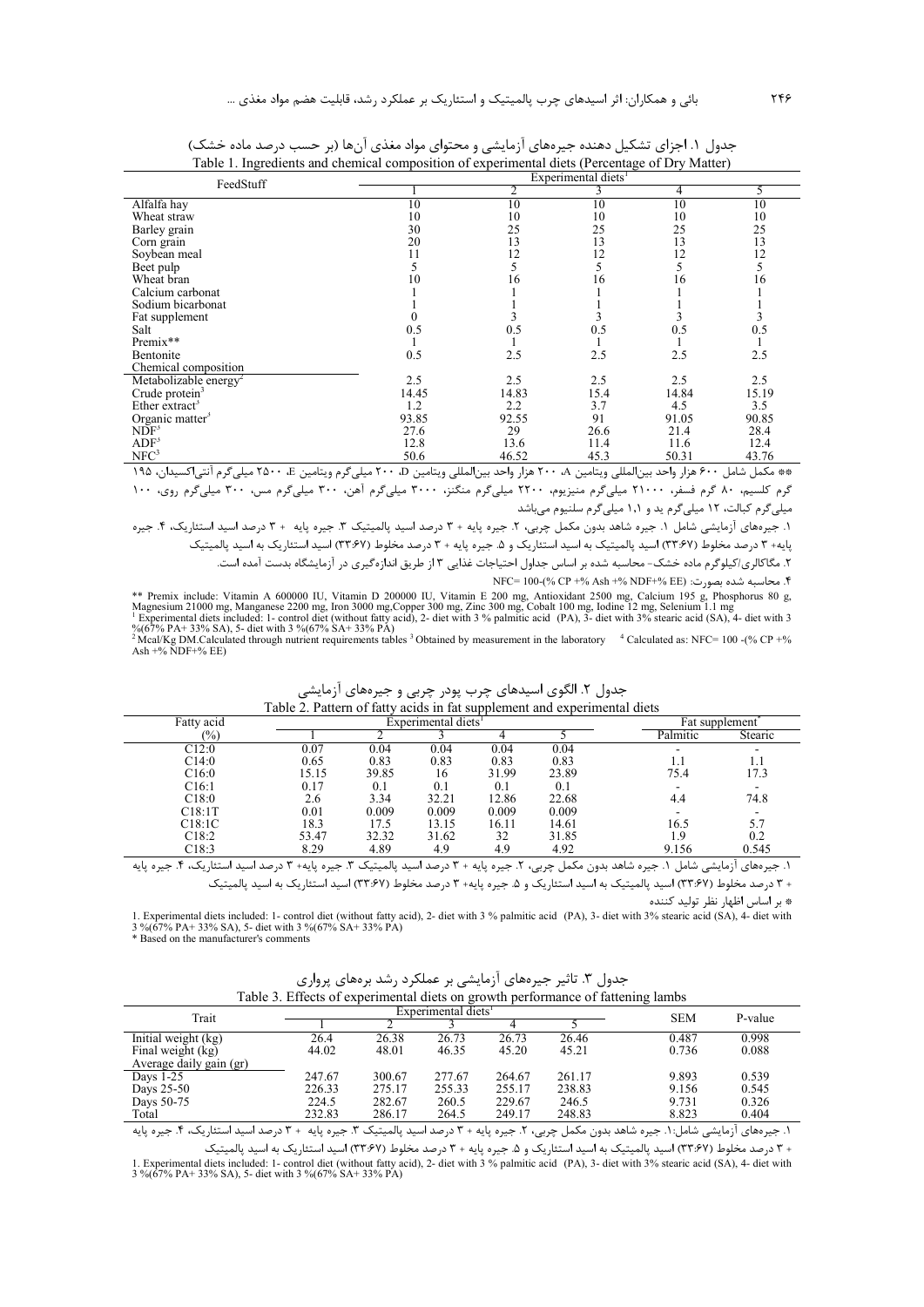گروهی از محققین گزارش کردند اضافه کردن چربی به جیرههای حاوی درصد علوفه پایین اثر معنیداری بر افزایش وزن روزانه نداشت، در صورتیکه اضافه کردن چربی به جیرههای با درصد علوفه بالا باعث افزایش وزن برههای پرواری به مقدار ۱۳/۳٪ شد (Zinn & Plascencia., 1996). استفاده همزمان مکمل چربی و مصرف مواد متراکم بالا که افزایش مصرف پروتئین را بههمراه دارد، منجر به افزایش عملکرد رشد برمها در نتیجه افزایش راندمان مصرف نيتروژن خواهد شد (Kandi et al., 2020). تعادل بين سطح چربی جیره و مقدار بیوهیدروژناسیون شکمبهای برای حداکثر رشد برههای پرواری مورد نیاز است که احتمالا در برههایی که اسید پالمیتیک و اسید استئاریک را بهتنهایی بهعنوان مکمل در جیره استفاده كردند برقرار بود (Dutta et al., 2008). نبود اختلاف معنیدار بین تیمارهای آزمایشی و گروه شاهد می تواند بهدلیل عدم وجود اختلاف مهم در فرایند هضم جیرههای مصرفی و یا تعداد تکرار کم باشد.

منابع مختلف اسید چرب اثری بر ماده خشک مصرفی و ضریب تبدیل خوراک برههای پرواری در کل دوره پروار نداشتند (P>۰/۰۵) (جدول ۴).

بعضی از پژوهشها همسو با نتایج این آزمایش نشان دادند اضافه کردن منابع چربی به جیره اثر معنیداری بر مصرف ماده خشک و ضریب تبدیل Salinas et al., 2005; Behan et al., ) غذايي نداشت 2019). از سوی دیگر تعدادی از محققین تاثیرپذیری مصرف خوراک و ضریب تبدیل غذایی از افزودن چربی

چربی از نظر عددی در مقایسه با گروه شاهد روند افزایشی نشان داد، که ممکن است بهدلیل خوشخوراکی جیره غذایی در نتیجه اضافه شدن مكمل چربي باشد (Bhatt et al., 2014). همچنين با توجه به اینکه درصد علوفه به کنسانتره در این تحقیق (۲۰ به ۸۰) نسبت به سایر آزمایشها کمی پایین تر در نظر گرفته شده است، در نتیجه ورود حجم علوفه كمتر و سرعت بالاتر عبور خوراك از شكمبه، مصرف خوراک بالاتر خواهد بود. در این تحقیق بهبود ضریب تبدیل غذایی در اکثر تیمارهای آزمایشی دریافت كننده مكمل چربي نمايانگر مصرف بيشتر انرژي بوده و میتوان آن را به دریافت نسبت بالاتر پروتئین به انرژی نسبت داد (Manso *et al.*, 2005). بنابراین جیرہ مصرفی با ۳ درصد مکمل اسید چرب خالص با نسبت بهتر پروتئین به انرژی، با افزایش انرژی قابل

آنها خواهد شد.

منابع مختلف چربی باعث كاهش معنى دار قابليت هضم ماده خشک تیمارهای آزمایشی در مقایسه با گروه شاهد شد (P<٠/٠۵)، اما تاثیر معنیداری بر قابلیت هضم سایر مواد مغذی نداشتند (جدول ۵).

متابولیسم در اختیار برهها منجر به افزایش عملکرد

Haddad & Younis., ) به جيره را گزارش كردند

2004؛ Bhatt et al., 2016). در راستای نتایج این

آزمایش، .Ghoorchi et al (2006) گزارش نمودند که

استفاده از اسیدهای چرب زنجیر بلند در جیره برهها

تاثیری بر مصرف خوراک نداشت. در این مطالعه

خوراک مصرفی برههای تغذیه شده با جیره حاوی

| DM intake $\frac{gr}{day}$ |         | Experimental diets <sup>1</sup> | <b>SEM</b> | P-Value |         |       |       |
|----------------------------|---------|---------------------------------|------------|---------|---------|-------|-------|
|                            |         |                                 |            | 4       |         |       |       |
| Days $1-25$                | 1238.17 | 1337.17                         | 1326.17    | 1312.83 | 1268.50 | 24.21 | 0.694 |
| Days 25-50                 | 1435.50 | 1576.50                         | 1565.80    | 1545.70 | 1538.30 | 36.03 | 0.771 |
| Days 50-75                 | 1097    | 1002.60                         | 1204.30    | 1163.80 | 1147.20 | 44.79 | 0.691 |
| Total                      | 1256.83 | 1362.83                         | 1365.50    | 1340.83 | 1318    | 26.80 | 0.724 |
| <b>FCR</b>                 |         |                                 |            |         |         |       |       |
| Days $1-25$                | 5.11    | 4.54                            | 4.82       | 5.29    | 4.94    | 0.166 | 0.699 |
| Days 25-50                 | 6.51    | 5.83                            | 6.15       | 6.48    | 6.58    | 0.206 | 0.789 |
| Days 50-75                 | 5.10    | 3.55                            | 4.61       | 5.50    | 4.73    | 0.253 | 0.149 |
| Total                      | 5.53    | 4.84                            | 5.15       | 5.69    | 5.37    | 0.165 | 0.545 |
|                            |         |                                 |            |         |         |       |       |

جدول ۴. تأثیر جیرەهای آزمایشی بر ماده خشک مصرفی و ضریب تبدیل غذایی برەهای پرواری Table 4. Effects of experimental diets on dry matter intake and feed convertion rate of fattening lambs

١. جيرههاي آزمايشي شامل ١. جيره شاهد بدون مكمل چربي، ٢. جيره پايه + ٣ درصد اسيد پالميتيک ٣. جيره پايه + ٣ درصد اسيد استئاريک، ۴. جيره

پایه + ۳ درصد مخلوط (۳۳:۶۷) اسید پالمیتیک به اسید استئاریک و ۵. جیره پایه + ۳ درصد مخلوط (۳۳:۶۷) اسید استئاریک به اسید پالمیتیک 1. Experimental diets included: 1- control diet (without fatty acid), 2- diet with 3 % palmitic acid (PA), 3- diet with 3% stearic acid (SA), 4- diet with 3 % (67% PA+ 33% SA), 5- diet with 3 % (67% SA+ 33% PA)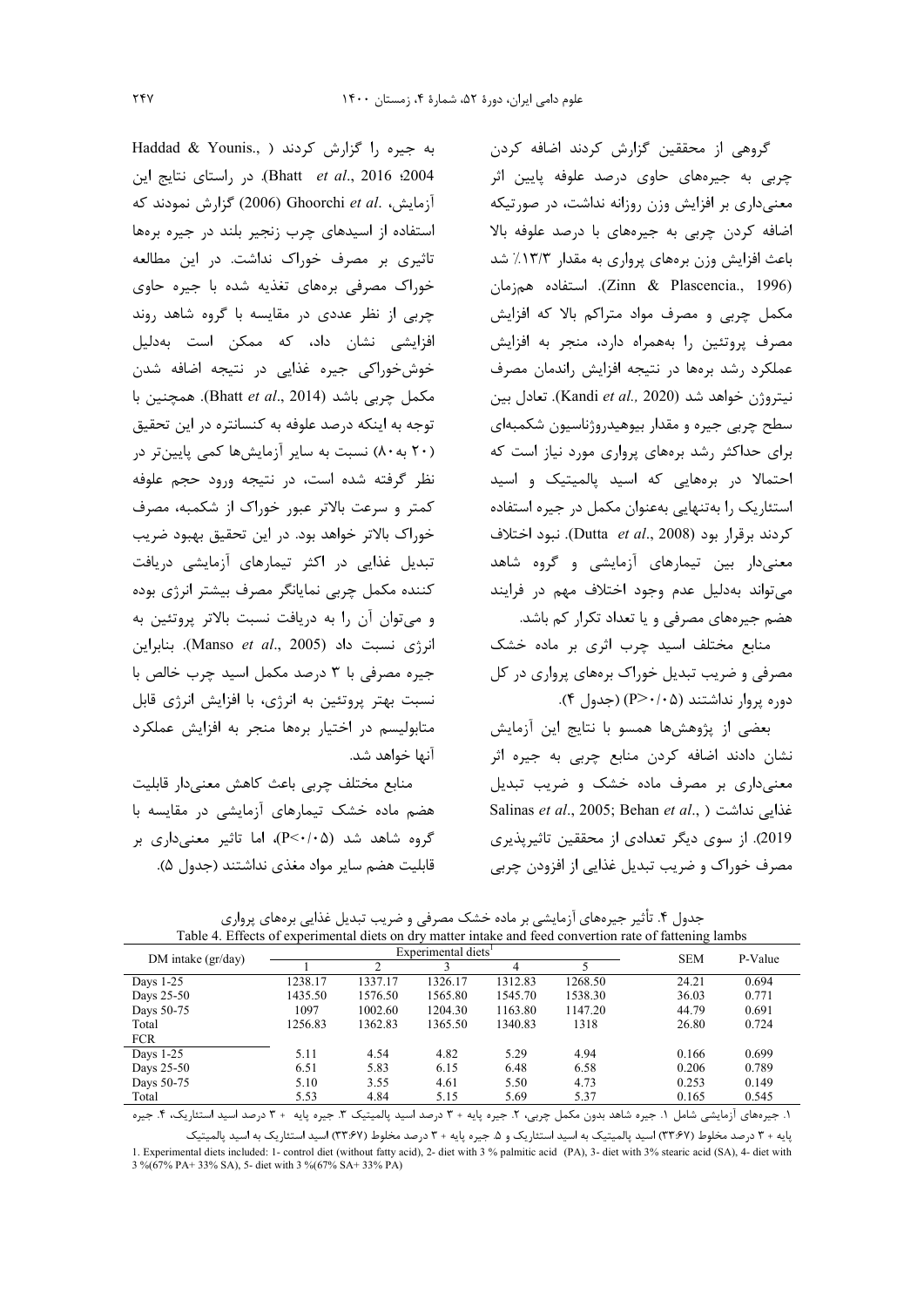| Table 5. Effects of experimental diets on nutrient digestibility of fattening lambs |                 |                                 |                    |             |                    |            |       |  |
|-------------------------------------------------------------------------------------|-----------------|---------------------------------|--------------------|-------------|--------------------|------------|-------|--|
| Nutrient digestibility                                                              |                 | Experimental diets <sup>1</sup> |                    | P-Value     |                    |            |       |  |
| $\frac{10}{6}$                                                                      |                 |                                 |                    |             |                    | <b>SEM</b> |       |  |
| NDF                                                                                 | 59              | 55.33                           | 57.33              | 56          | 58.33              | 0.641      | 0.360 |  |
| Dry matter                                                                          | $81.43^{\circ}$ | $75.11^{ab}$                    | 69.49 <sup>b</sup> | $69.78^{b}$ | 73.49 <sup>b</sup> | 1.436      | 0.020 |  |
| Organic matter                                                                      | 82.73           | 77.39                           | 72.19              | 72.38       | 76.42              | 1.356      | 0.050 |  |
| Crude protein                                                                       |                 | 72.66                           | 71.33              | 72          | 73.33              | 0.842      | 0.933 |  |
| Ether extract                                                                       | 68              | 61                              | 65.33              | 63.66       | 60                 | 1.077      | 0.093 |  |

جدول ۵. تاثیر جیرههای مصرفی بر قابلیت هضم مواد مغذی برههای پرواری<br>Latterior of Gattering l

میانگینهای فاقد حروف مشترک در هر سطر دارای اختلاف معنیداری میباشند (۰۵+۰> P).

۱. جیرههای آزمایشی شامل ۱. جیره شاهد بدون مکمل چربی، ۲. جیره پایه + ۳ درصد اسید پالمیتیک ۳. جیره پایه+ ۳ درصد اسید استئاریک، ۴. جیره پایه + ۳ درصد مخلوط (۳۳:۶۷) اسید پالمیتیک به اسید استئاریک و ۵. جیره پایه + ۳ درصد مخلوط (۳۳:۶۷) اسید استئاریک به اسید پالمیتیک

Means within same row with Different superscript differ  $(P<0.05)$ The Experimental diets included: 1- control diet (without fatty acid), 2- diet with 3 % palmitic acid (PA), 3- diet with 3% stearic acid (SA), 4- diet with 3 % (67% PA+ 33% SA), 5- diet with 3 % (67% SA+ 33% FA)

اختلاف معنی داری در قابلیت هضم ماده خشک با برههای گروه شاهد ایجاد کرد. کاهش قابلیت هضم فيبر مي تواند بهدليل اثر منفي چربي آزاد شده در شکمبه بر تخمیر شکمبهای باشد ( Kronfeld & Donoghue, 1980) که در نتیجه حضور اجزاء غیر قابل هضم چربی در شکمبه تشدید میشود ( Freitas .(et al., 2017

غلظت ليپوپروتئين با دانسيته بالا در سرم برەهاي تغذیه شده با مکمل چربی نسبت به گروه شاهد بطور معنی داری بالاتر بود (P<٠/٠۵)، اما هیچگونه تفاوت معنیداری در غلظت سایر فراسنجههای خونی و آنزیمهای کبدی تحت تاثیر افزودن مکمل چربی به خوراک بر مها دیده نشد (P>۰/۰۵) (جدول ۶).

نتايج مطالعات قبلي نشان داد كه افزودن چربي به جیره دام تاثیر معنیداری بر غلظت فراسنجههای خونی آنها نداشت (Foroozandeh et al., 2014). با این وجود بعضى يژوهشها افزايش (Bianchi et al., 2014) يا كاهش (Seabrook et al., 2011) در گلوگز خون را گزارش نمودند. گروهی از محققین گزارش کردند که برههای تغذیه شده با روغن سویا نیتروژن اورهای خون بالاتری داشتند ولی میزان تریگلیسریدهای سرم آنها پایین بود و بطور کلی نوع چربی مصرفی اثر معنیداری بر تیمارهای آزمایشی از نظر فراسنجههای خونی نداشت. روند افزایشی غلظت نیتروژن اورەای خون با اضافه شدن مکمل چربی می تواند در نتیجه بهم خوردن تناسب انرژی-پروتئین در دسترس میکروارگانیسمهای شکمبه و افزايش ورود آمونياك حاصل از تجزيه منابع پروتئيني به دنبال عدم استفاده در ساخت پروتئین میکروبی باشد (Foroozandeh et al., 2014).

کاهش در قابلیت هضم ماده خشک در راستای نتايج (Freitas et al., 2017) بود كه گزارش كردند با افزایش مقدار کیک پالم، قابلیت هضم ظاهری مواد مغذی در نتیجه افزایش فیبر نامحلول در شوینده خنثی کاهش پیدا کرد. در تحقیق دیگری با استفاده از سطوح مختلف اسیدهای چرب ۱۸-۱۶ کربنه با و بدون پنبه دانه گزارش كردند استفاده از تركيب اسيد پالمیتیک و استئاریک منجر به کاهش قابلیت هضم مواد مغذی در مقایسه با سایر تیمارها شد ( De souza et al., 2017). گروهی از محققین با استفاده از منابع مختلف چربی گزارش کردند قابلیت هضم ماده خشک و NDF ميش با اضافه شدن چربي اشباع كاهش پيدا کرد، ولی قابلیت هضم سایر مواد مغذی تغییری نکرد (Ghahremani et al., 2019). نتايج اين تحقيق در نقطه مقابل تعدادى از مطالعات Haddad & Younis (2004) و .Nigdi et al (1990) بود که گزارش کردند با اضافه کردن مکمل چربی به جیره، قابلیت هضم مواد مغذى افزايش يافت. بالا رفتن غلظت چربى خوراک منجر به کاهش قابلیت هضم ماده خشک خواهد شد (NRC, 2001) که تا ۶-۷ درصد ماده خشک جیرہ محسوس نمی باشد. مکمل چربی وقتی که عصاره اتری بیش از ۷۰ گرم در کیلوگرم ماده خشک جیره باشد ممکن است قابلیت هضم و مصرف Palmquist & Jenkins., ) خوراک ,ا کاهش دهد 1980). در مطالعه حاضر میزان عصاره اتری در جیره یایه و تیمار ١ بهترتیب ١/٢ و ٢/٢ درصد است که اختلاف معنى دارى از لحاظ قابليت هضم ماده خشک و ماده آلی با هم نداشتند. از سوی دیگر درصد چربی تیمارهای ۲، ۳ و ۴ بهترتیب ۳/۷، ۴/۵ و ۳/۵ بود که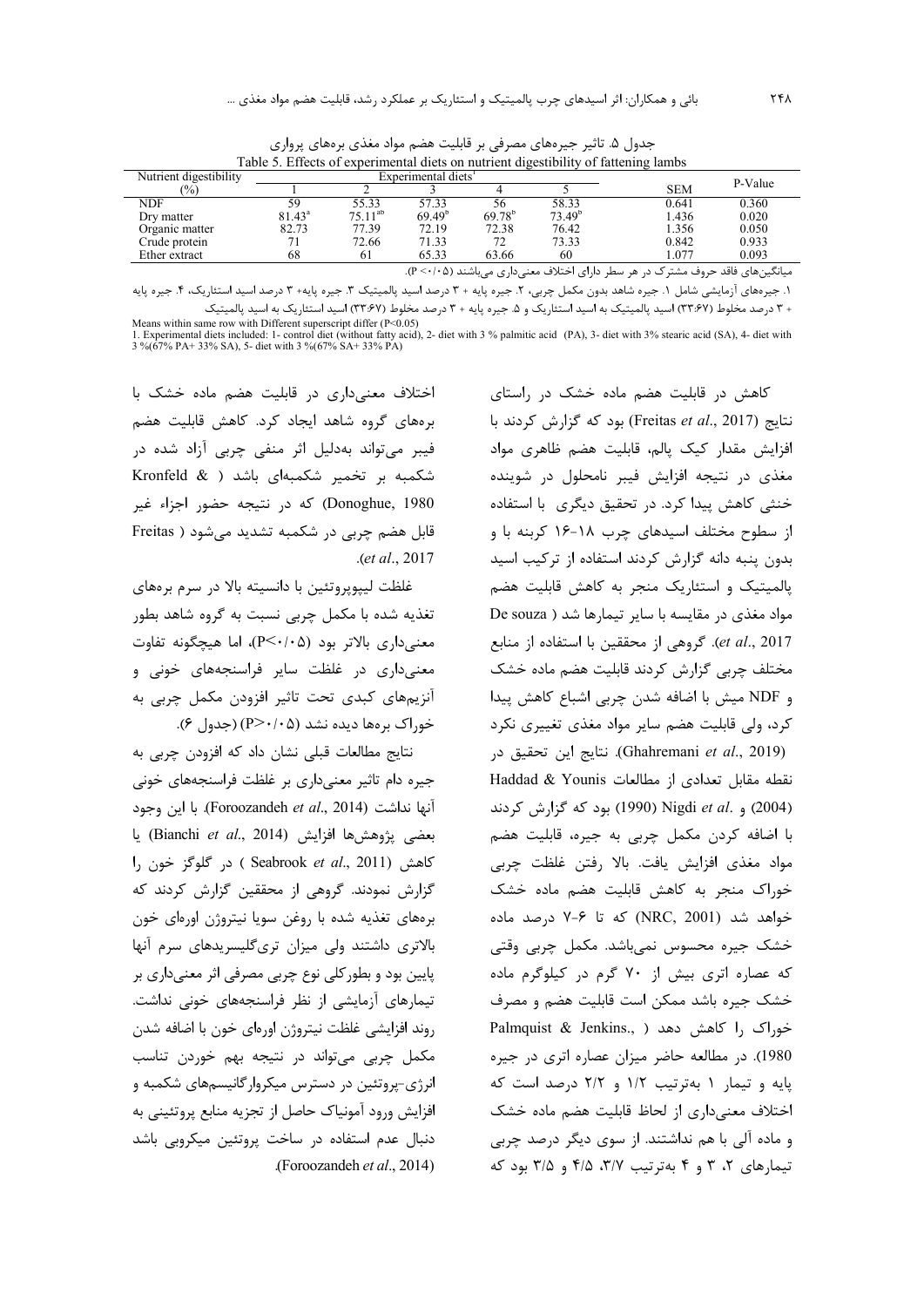| Blood metabolites          |                 | Experimental diets <sup>1</sup> | <b>SE</b>   | P-Value     |             |       |       |
|----------------------------|-----------------|---------------------------------|-------------|-------------|-------------|-------|-------|
|                            |                 |                                 |             |             |             | M     |       |
| Glucose $(mg/dl)$          | 73.5            | 67.33                           | 78.16       | 69.83       | 74          | 2.32  | 0.664 |
| BUN (mg/dl) <sup>2</sup>   | 17.13           | 20.31                           | 19.08       | 19.75       | 21.38       | 0.59  | 0.228 |
| Triglyceride (mg/dl)       | 31.33           | 40.33                           | 31.16       | 38          | 38.83       | 1.72  | 0.282 |
| Cholestrol (mg/dl)         | 31.66           | 46.66                           | 50.33       | 53.33       | 43.66       | 2.72  | 0.098 |
| $HDL$ (mg/dl) <sup>3</sup> | 34 <sup>a</sup> | $41.5^{b}$                      | $48.83^{b}$ | $46.16^{b}$ | $43.83^{b}$ | 1.38  | 0.003 |
| LDL (mg/dl) <sup>4</sup>   | 18.16           | 20.83                           | 18.83       | 22.5        | 20          | 0.89  | 0.602 |
| $ALP (IU/lit)^5$           | 912             | 608                             | 703.5       | 710.17      | 535.67      | 47.72 | 0.124 |
| $AST (IU/lit)^6$           | 113.67          | 115.83                          | 117.17      | 116.67      | 103.5       | 2.84  | 0.555 |
| ALT (IU/lit)               | 21.66           | 20.66                           | 18.33       | 20.16       | 16.5        | 0.68  | 0.117 |

جدول ۶. تاثیر جیرههای مصرفی بر فراسنجههای خونی برههای پرواری Table 6. Effects of experimental diets on blood metabolites of fattening lambs

میانگینهای فاقد حروف مشترک در هر سطر دارای اختلاف معنیداری می باشند (P<٠/٠۵)

١. جیرههای آزمایشی شامل ١. جیره شاهد بدون مکمل چربی، ٢. جیره پایه + ٣ درصد اسید پالمیتیک ٣. جیره پایه + ٣ درصد اسید استئاریک، ۴. جیره پایه + ۳ درصد مخلوط (۳۳:۶۷) اسید پالمیتیک به اسید استئاریک و ۵. جیره پایه + ۳ درصد مخلوط (۳۳:۶۷) اسید استئاریک به اسید پالمیتیک

٢. آلكالاين فسفاتاز، ٣. آسپارتات آمينو ترانسفراز، ۴. آلانين آمينو ترانسفراز

Means within same row with Different superscript differ (P<0/05)

1. Experimental diets included: 1- control diet (without fatty acid), 2- diet with 3 % palmitic acid (PA), 3- diet with 3% stearic acid (SA), 4- diet with 3 %(67% PA+ 33% SA), 5- diet with 3 %(67% SA+ 33% PA)

2. Alkaline phosphatase, 3. Aspartate aminotransferase, 4. Alanin aminotransferase

اندازۂ چربی نیز مے تواند موجب آسیب دیدن غشای سلول و پارگی آن و در نتیجه افزایش غلظت آسپارتات آمينو ترانسفراز و آلانين آمينو ترانسفراز در خون شود. این دو آنزیم، آنزیمهای درون سلولی موجود در کبد، ماهیچه، و سلولهای با فعالیت متابولیکی شدید هستند که در پی جراحت یا مرگ سلولی در جریان خون آزاد می شوند (Archer, 2005). در راستای نتایج این مطالعه .2014) Bianchi et al (2014) گزارش كردند افزودن روغن پالم به به جیره منجر به تفاوت معنیداری در غلظت آنزیمهای آسیا<sub>د</sub>تات آمینوترانسفراز و گاماگلوتامیل ترانسفراز نمی شود. بهطور کلی با توجه به نتایج این یژوهش می توان گفت که اسیدهای چرب پالمیتیک و استئاریک تا سطح ۳ درصد میتواند به صورت جداگانه یا مخلوط با هم بدون تاثیر منفی بر عملکرد به جیره برمهای پرواړی افزوده شوند.

نتايج مربوط به اثر تيمارها بر كلسترول و HDL با نتايج (Piot et al., 2000) مشابه بود. آنها گزارش کردند بالا رفتن کلسترول و ليپويروتئين با چگالي بالا، بیشتر در نتیجه تحریک ساخت در کبد از محصولات حاصل از متابولیسم لیپید به دنبال مصرف مکمل چربی توسط حیوان نشخوارکننده اتفاق می|فتد. غلظت بالاتر کلسترول در جیرههای حاوی مکمل اسید چرب احتمالا در نتيجه غلظت بالاتر ليپوپروتئين با دانسیته بالا با منشأ کلسترول و ساخت بیشتر آن در كيد مي باشد (Kandi et al., 2020).

بالارفتن غلظت آنزیمهای کبد نشان از آسیب دیدن سلول های کبدی است (Yap & Choon, 2010). به واسطه تجمع بیش از حد تریگلیسرید در سلولهای کيدي، کنش طبيعي اين سلولها مختل مي شود. افزايش بیش از حد حجم سلولهای کبدی در پی ذخیره بیش از

#### **REFERENCES**

- 1. AOAC. (2000). Official Methods of Analysis, 17th edition. Association of official analytical chemists, Arlington, VA.
- Archer, G. S. (2005). Reducing stress in sheep by feeding the seaweed Ascophyllum Nodosum. Ph.D 2. thesis. Texas University, USA.
- 3. Behan, A. A., Loh, T. C., Fakurazi, S., Kaka, U., Kaka, A. & Samsudin, A. A. (2019). Effects of Supplementation of Rumen Protected Fats on Rumen Ecology and Digestibility of Nutrients in Sheep. Journal of Animals (MDPI), 9, 400; 18.
- 4. Bhatt, R.S., Sahoo, A., Shinde, A.K. & Karim, S.A. (2014). Effect of calcium salt of fatty acids supplementation on performance of Malpura lambs. Journal of Animal Production Science, 55, 1123-1130.
- 5. Bhatt, R. S., Sahoo, A., Karim, S. A. & Gadekar, Y. P. (2016). Effects of Saccharomyces cerevisiae and rumen bypass-fat supplementation on growth, nutrient utilisation, and rumen fermentation and carcass traits of lambs. Journal of Animal Production Science. Published online November 29, 2016, from www.publish.csiro.au/journals/an.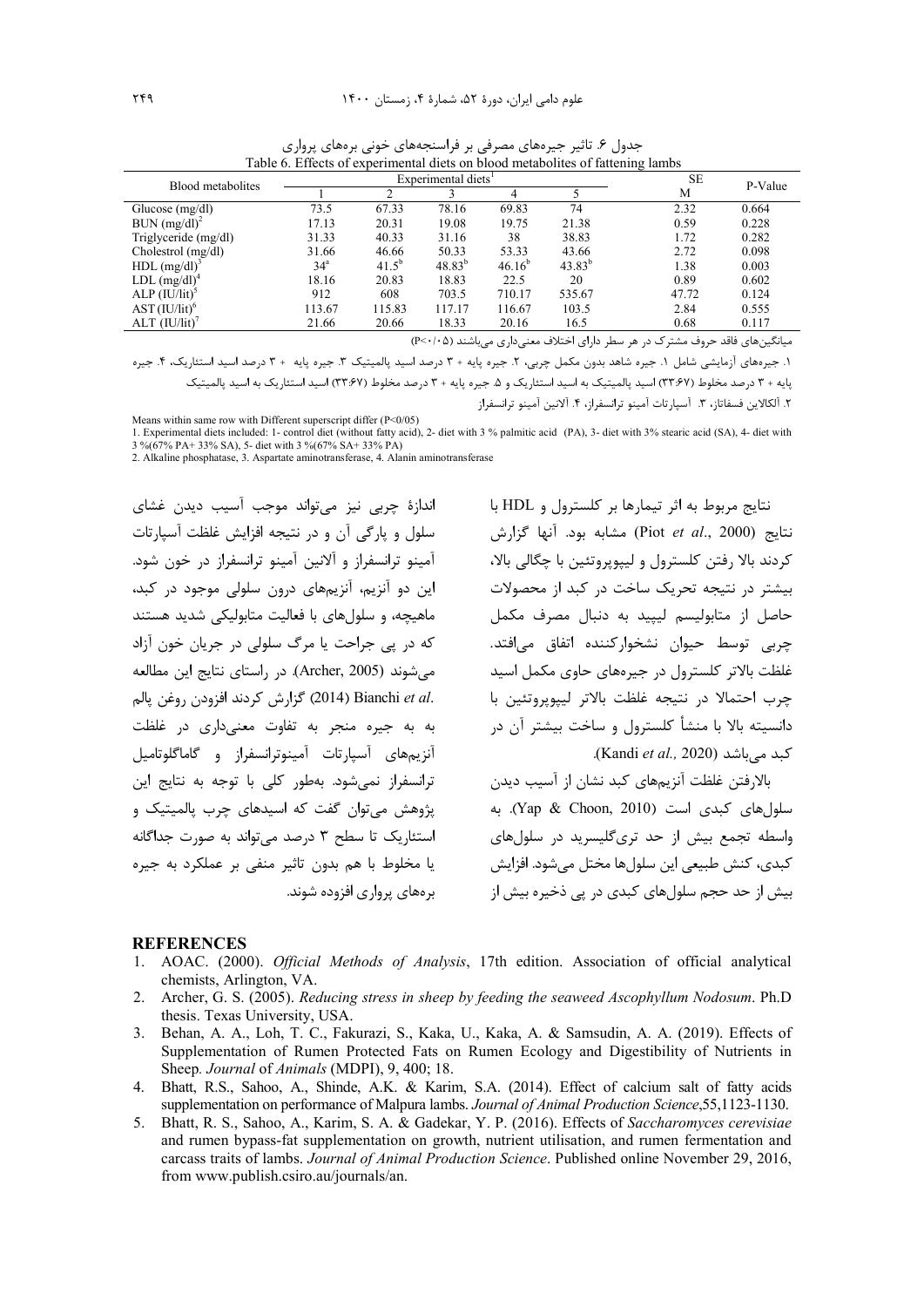- 6. Bianchi, A. E., Macedo, V. P., Franca, R. T., Lopes, S. T. A., Lopes, L. S., Stefani, L. M., Volpato, A., Lima, H. L., Paiano, D., Machadoe, G. & Da Silva, A. S. (2014). Effect of adding palm oil to the diet of dairy sheep on milk production and composition, function of liver and kidney, and the concentration of cholesterol, triglycerides and progesterone in blood serum. *Journal of Small Ruminant Research*, 117, 78-83.
- 7. De Souza, J., Preseault, C. L. & Lock, A. L. (2017). Altering the ratio of dietary palmitic, stearic, and oleic acids in diets with or without whole cottonseed affects nutrient digestibility, energy partitioning, and production responses of dairy cows. *Journal of Dairy Science*, 101, 172-185.
- 8. Dutta, T. K., Agnihotri, M. K. & Rao, S. B. N. (2008). Effect of supplemental palm oil on nutrient utilization, feeding economics and carcass characteristics in postweaned Muzafarnagari lambs under feedlot condition. *Journal of Small Ruminant Research*, 78, 66-73.
- 9. Foroozandeh, A. D., Amini, H. R., Ghalamkari, G. R., Shahzeydi, M. and Nasrollahi, S. M. (2014). The effect of fat type and L-carnitine administration on growth, feed digestibility and blood metabolites of growing Afshari lambs. *Journal of Livestock Science*, 164, 67-71.
- 10. Freitas, T. B., Felix, T, L., Pedreira, M. S., Silva, R, R., Silva, F, F., Silva, H, G, O. & Moreira, B. S. (2017). Effects of increasing palm kernel cake inclusion in supplements fed to grazing lambs on growth performance, carcass characteristics, and fatty acid profile. *Journal of Animal Feed Science and Technology*, 226, 71-80.
- 11. Ghahremani, M., Taghizadeh, A., Hosseinkhani, A., Mirzaee. A. H. R. Moghadam, GH. A. & Paya, H. (2019). The effect of feeding different fat sources in late pregnancy and early lactation on apparent digestibility, rumen parameters and pattern of fatty acid changes in Afshari ewes. *Iranian Journal of Animal Science Research*, 11(4), 437-449 (In Farsi).
- 12. Ghoorchi, T., Gharabash, A. M. & Torbatinejad, N. M. (2006). Effect of calcium salt of long chain fatty acid on performance and blood metabolites of atabay lambs. *Asian Journal of Animal Veterinary Advances*, 1, 70-75.
- 13. Haddad, S. G. & Younis, H. M. (2004). The effect of adding ruminally protected fat in fattening diets on nutrient intake, digestibility and growth performance of Awassi lambs. *Journal of Animal Feed Science and Technology*, 113, 61-69.
- 14. Kandi, M., Kazemi-Bonchenari, M., HosseinYazdi, M. & Mirzaei, M. (2020). Effects of Ca-salt of linseed oil supplementation and protein content in diet on performance, ruminal fermentation, microbial protein yield, and blood metabolites in young lambs. *Journal of Small Ruminant Research*, 193, 106-257.
- 15. Kronfeld, D. A. & Donoghue, S. (1980). Digestibility and associative effects of protected tallow. *Journal of Dairy Sciences*, 63, 642-645.
- 16. Loften, J. R., Linn, J. G., Drackley, J. K., Jenkins, T. C., Soderholm, C. G. & Kertz, A. F. (2014). Invited review: Palmitic and stearic acid metabolism in lactating dairy cows. *Journal of Dairy Science*, 97, 4661-4674.
- 17. Manso, T., Castro, T., Mantecón, A. R. & Jimeno, V. (2005). Effects of palm oil and calcium soaps of palm oil fatty acids in fattening diets on digestibility, performance and chemical body composition of lambs. *Journal of Animal Feed Science and Technology*, 127, 175-186.
- 18. National Research Council. (2001). *Nutrient Requirements of Dairy Cattle*. 7<sup>th</sup> ed. National Academy Science. Washington D.C.
- 19. National Research Council. (2007). *Nutrient Requirements of Small Ruminants*. The National Academy Press. Washington. DC. 384 pages.
- 20. Nigdi, M. E., Loerch, S. C., Fluharty, F. L. & Palmiquist, D. L. (1990). Effect of calcium soaps of long chain fatty acids on feedlot performance, carcass characteristics and ruminal metabolism of steers. *Journal of Animal Science*, 68, 2555-2565.
- 21. Palmquist, D. L. & Jenkins, T. C. (1980). Fat in lactation rations: Review. *Journal of Dairy Science*. 63, 1-14.
- 22. Piot, C., Hocquette, J., Herpin, P., Veerkamp, J. H. & Bauchartm, D. (2000). Dietary coconut oil affects more lipoprotein lipase activity than the mitochondria oxidative capacities in muscles of preruminant calves. *Journal of Nutrition and Biochemistry*, 11, 231-238.
- 23. SAS Institute (computer software). (2019). *Users Guide: Statistics, version 9.4*. Cary, NC, USA: SAS Institute, Inc.
- 24. Salinas, J., Ramirez, R. G., Dominguez, M. M., Reyes-Bernal, N., Trinidad-Larraga, N. & Montano, M. F. (2005). Effect of calcium soaps of tallow on growth performance and carcass characteristics of Pelibuey lambs. *Journal of Small Ruminant Research*, 66, 135-139.
- 25. Seabrook, J. L., Peel, R., K. & Engel, T., E. (2011). The effects of replacing dietary carbohydrate with calcium salts of fatty acids on finishing lamb feedlot performance, blood metabolites, muscle fatty acid composition, and carcass characteristics. *Journal of Small Ruminant Research*, 95, 97-103.